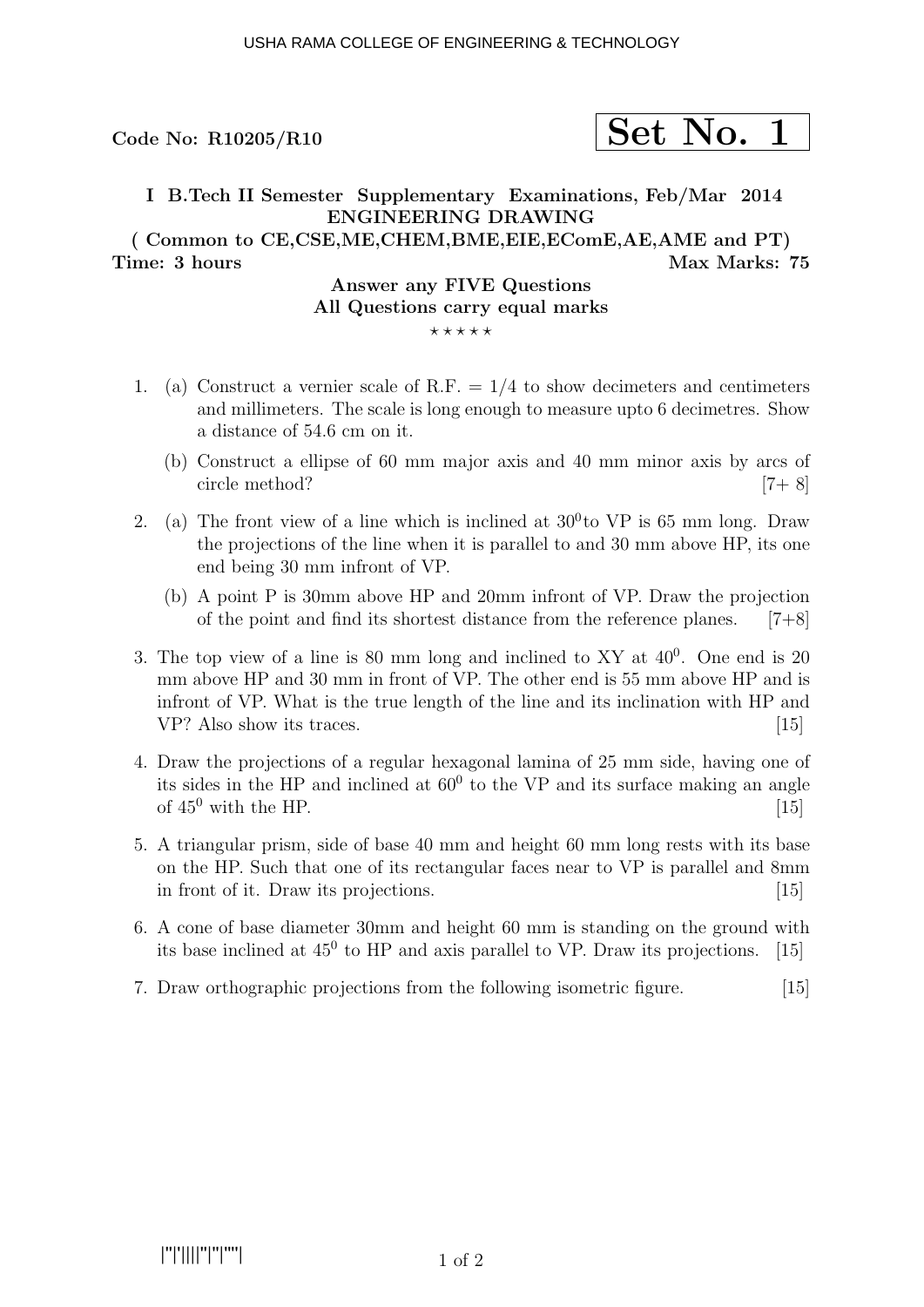### Code No:  $R10205/R10$



8. A hemisphere of radius 30mm is placed centrally on a square slab of side 40mm and thickness 30mm so that the flat circular surface is on the top. Draw the isometric projection of the solids in the given position.

 $***$ \*\*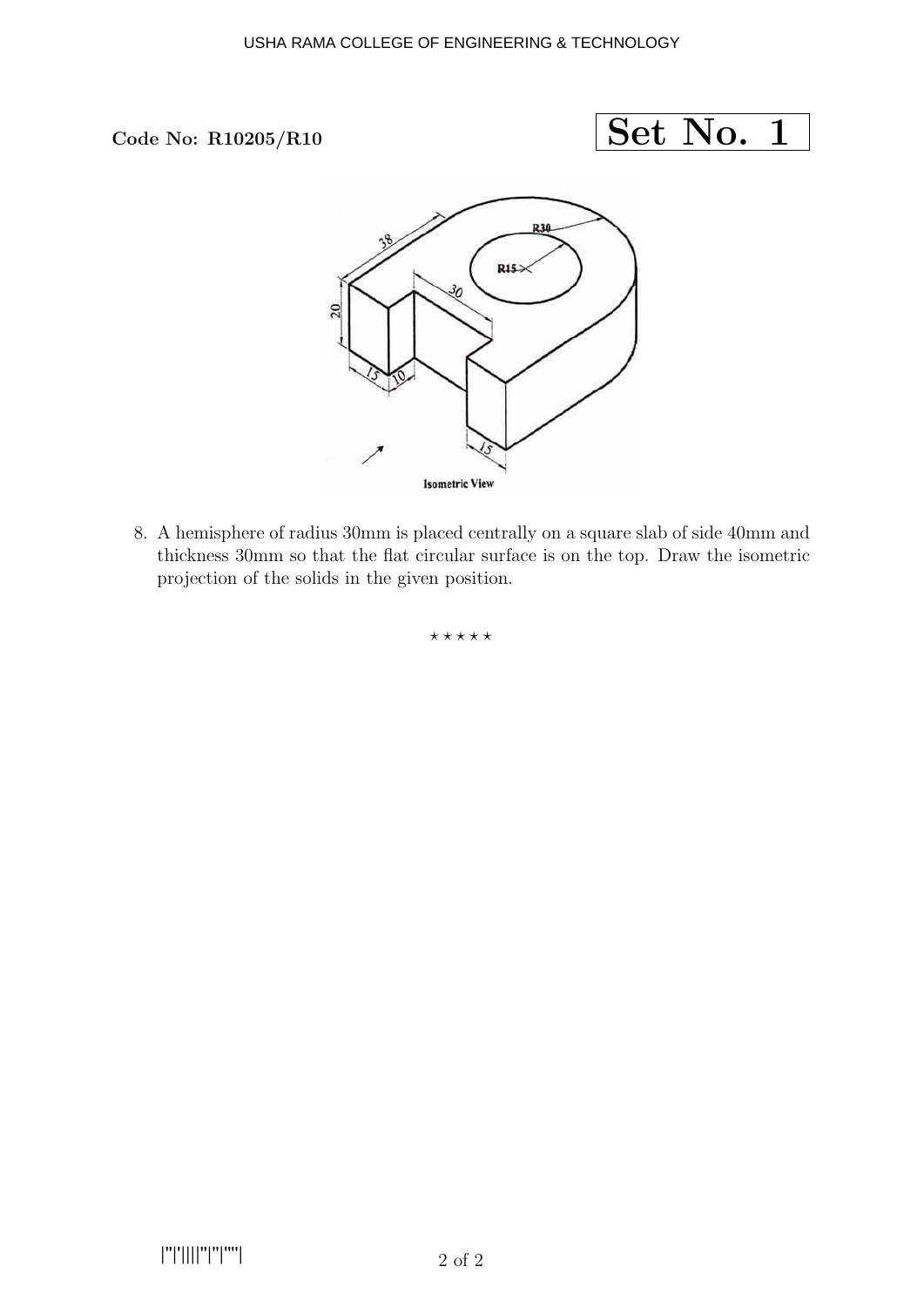# $\rm{Code}$  No: R10205/R10  $\rm{Set}$   $\rm{Net}$   $\rm{No.}$  2

# I B.Tech II Semester Supplementary Examinations, Feb/Mar 2014 ENGINEERING DRAWING ( Common to CE,CSE,ME,CHEM,BME,EIE,EComE,AE,AME and PT) Time: 3 hours and the matrix of the Max Marks: 75

### Answer any FIVE Questions All Questions carry equal marks  $***$ \*\*

- 1. (a) Construct a heptagon of side 30mm with a side vertical.
	- (b) Construct an ellise of vertical major axis 100mm and horizontal minor axis 70mm long. [7+8]
- 2. (a) The front view of a 70mm long line PQ measures 50 mm. The line is parallel to the HP and 30 mm above the HP with one of its ends in the VP. Draw the projections of the line and determine its inclination with the VP.
	- (b) Draw the projections of a 75 mm long line PQ. Its end P is 20 mm above HP and 15 mm in front of the VP. The line is parallel to VP and inclined to HP at  $30^0$ . .  $[7+8]$
- 3. The front view of a line AB measures  $60$  mm and is inclined at  $45^0$  to reference line. The end A is 30 mm above HP, the HT of the line is 15 mm in front of VP the line is inclined at  $30^0$  to HP. Draw the projection of the line and determine its true length, inclination with VP and locate its VT. [15]
- 4. Draw the projections of a rhombus having diagonals 125 mm and 50 mm long, the smaller diagonal of which is parallel to both the principal planes, while the other is inclined at  $30^0$  to the HP. [15]
- 5. A cube 40mm resting on VP with one of its vertical faces making  $30^0$  to the horizontal plane. Draw its projections [15]
- 6. A square pyramid, base 40mm side and axis 75mm long is placed on the ground on one of its slant edge, so that vertical plane passing through that edge and axis making an angle of  $30^0$  with the VP. Draw its projections. [15]
- 7. Draw orthographic projections of the isometric projection given in figure.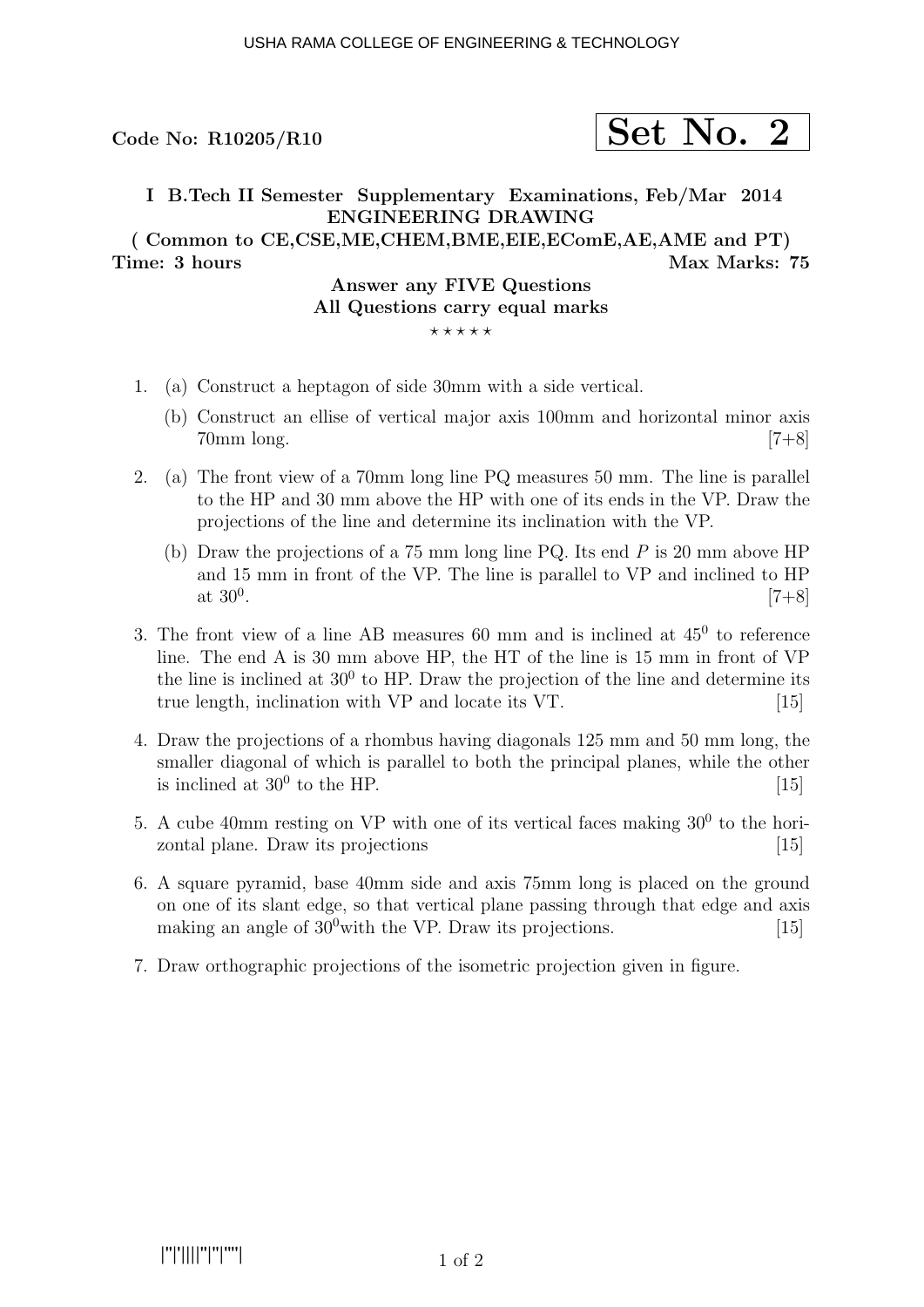



8. A cone of diameter 30mm base and 40mm height is surmounted over a square slab of 40mm side and 25mm thickness on HP so that one edge of the square is parallel to VP. Draw the isometric view of the combination.

 $***$ \*\*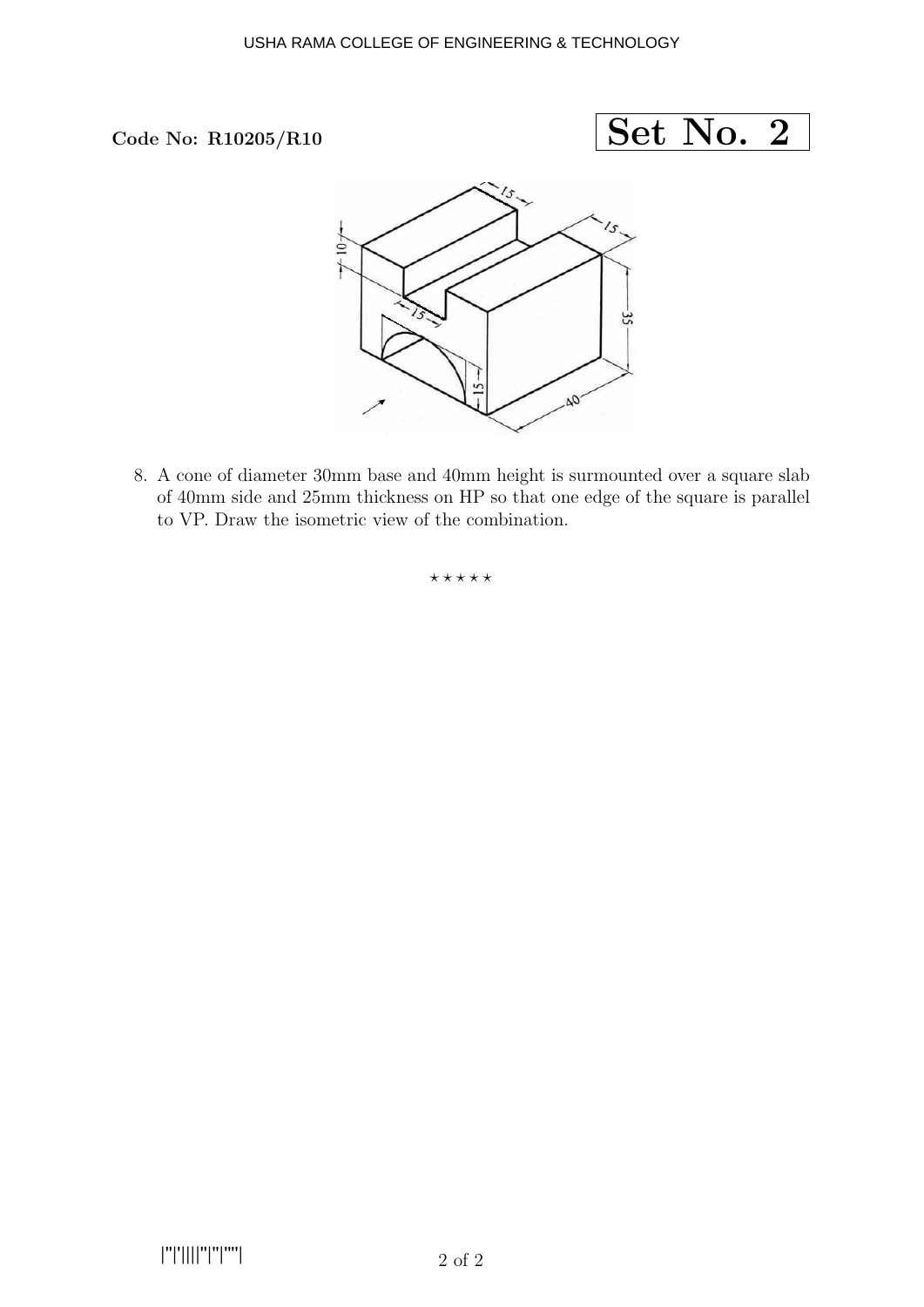# Code No: R10205/R10  $\vert$  Set No. 3

### I B.Tech II Semester Supplementary Examinations, Feb/Mar 2014 ENGINEERING DRAWING

( Common to CE,CSE,ME,CHEM,BME,EIE,EComE,AE,AME and PT) Time: 3 hours and the matrix of the Max Marks: 75

#### Answer any FIVE Questions All Questions carry equal marks  $***$ \*\*

- 1. (a) Construct a heptagon of side 30mm with a side vertical.
	- (b) Construct an ellise of vertical major axis 90 mm and horizontal minor axis 60 mm long.  $[8+7]$
- 2. (a) A line KL 60 mm long has its end K is 30 mm above HP and 20mm infront of VP. It is perpendicular to HP and parallel to VP. Draw its projections.
	- (b) A 70 mm long line PQ has its end P is 20 mm above HP and 15 mm infront of VP. The line is inclined at  $40^0$  to VP and parallel to HP. Draw its projections.

 $[7+8]$ 

- 3. The mid-point of a line 80 mm long is 25 mm above HP 30 mm in front of VP. The line is inclined  $30^0$ to HP and  $40^0$  to the VP. Draw the projections of the line. [15]
- 4. A rectangular plate 80 x 50 mm has one of its shorter edges in the VP inclined at  $40<sup>0</sup>$  to the HP. Draw its top view if its front view is a square of side 50 mm. [15]
- 5. Draw the projections of a square prism of 28 mm side of base and height 55mm rests with one of the corner on HP such that one of the base edges containing the corner on which the prism rests is inclined at  $30^0$  to HP.
- 6. Draw the projections of a square pyramid, base 35mm and height 60mm when it stands on one of its base edge on HP with its axis inclined at  $45^{\circ}$  to the HP and  $\alpha$  parallel to VP.  $\qquad \qquad \text{[15]}$
- 7. Draw the front, top, and side views of the isometric view given in figure.



8. A hemisphere of radius 30mm is placed centrally on a square slab of side 40mm and thickness 30mm so that the flat circular surface is on the top. Draw the isometric projection of the solids in the given position.

⋆ ⋆ ⋆ ⋆ ⋆

|''|'||||''|''|''''|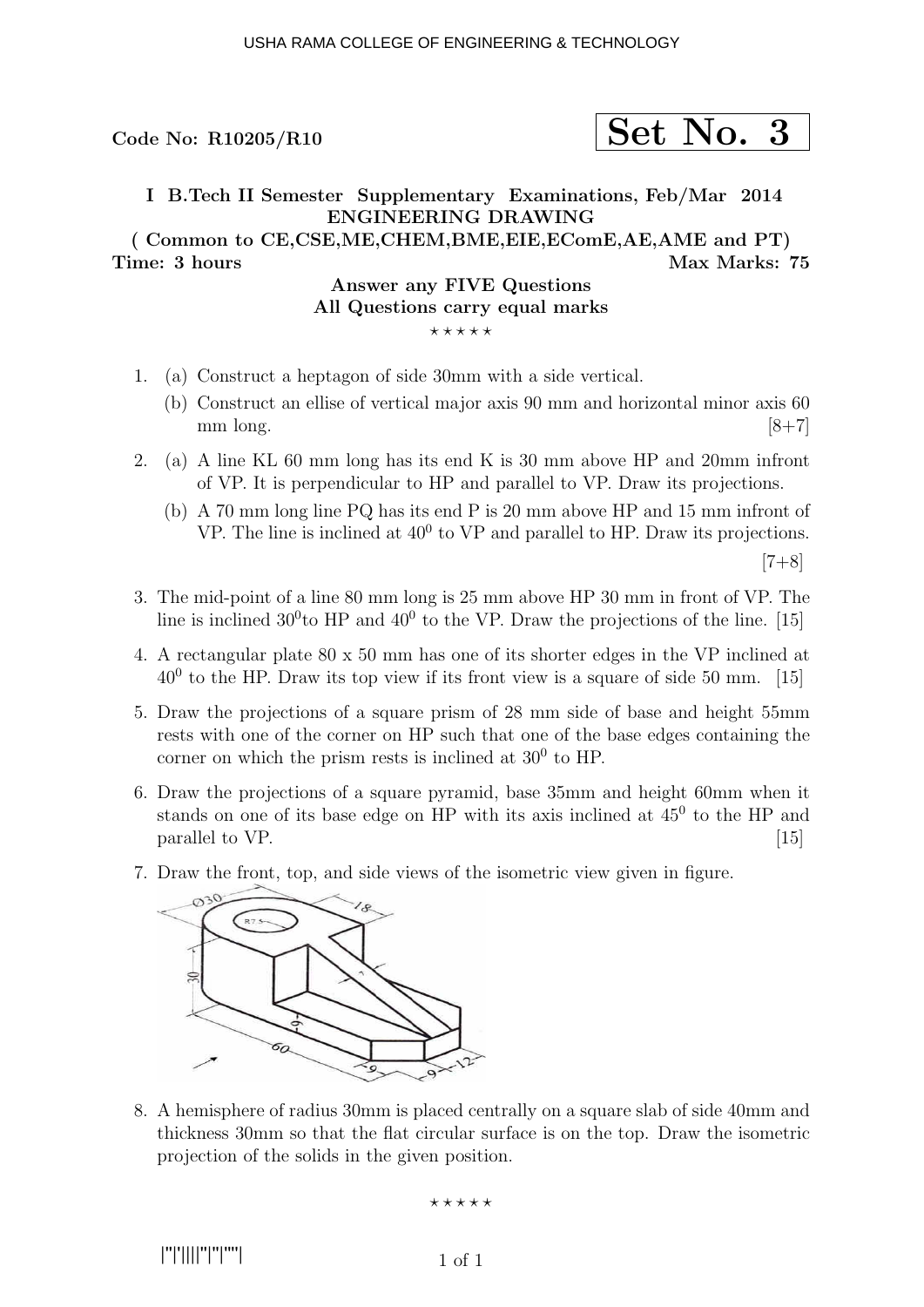# Code No: R10205/R10  $\vert$  Set No. 4

### I B.Tech II Semester Supplementary Examinations, Feb/Mar 2014 ENGINEERING DRAWING ( Common to CE,CSE,ME,CHEM,BME,EIE,EComE,AE,AME and PT)

Time: 3 hours Max Marks: 75

### Answer any FIVE Questions All Questions carry equal marks  $***$ \*\*

- 1. An ellipse has the major axis and the minor axis in the ratio of 3:2. Draw the ellipse when the major axis is 120 mm. [15]
- 2. (a) Draw the projections of the following points on the same ground line, keeping the distance between projectors equal to 40 mm. (i) Point P, 20 mm below the HP, 30 mm in front of VP (ii) Point Q, in the VP, 30 mm above HP (iii) Point R, 40 mm below the HP, 30 mm behind the VP (iv) Point S, in the HP, 50 mm behind VP
	- (b) A line PQ 60 mm long is in HP and parallel to and 20mm in front of the profile plane. The end A is 25 mm in front of VP. Draw all the three principal views.  $[8+7]$
- 3. The front view of a line AB measures  $60$  mm and is inclined at  $45^{\circ}$  to reference line. The end A is 30 mm above HP, the HT of the line is 15 mm in front of VP the line is inclined at  $30^0$  to HP. Draw the projection of the line and determine its true length, inclination with VP and locate its VT. [15]
- 4. A pentagonal lamina of side 30 mm is having a side on both H.P and VP. The surface of the lamina is inclined at an angle of  $60^0$  with HP. Draw top view and front view of the lamina. [15] [15]
- 5. Draw the projections of a pentagonal prism 30 mm side and base 65mm long laying on one of its longer edges on HP with one rectangular face perpendicular to HP such that axis makes  $60^0$  with VP. [15]
- 6. A square pyramid of 50mm side of base and 50mm length of axis is resting on one of its triangular faces on the HP having slant edge containing the face parallel to the VP. Draw the projections of pyramid. [15]
- 7. Draw the front view looking from the direction of X, and top view, side view from the following figure.